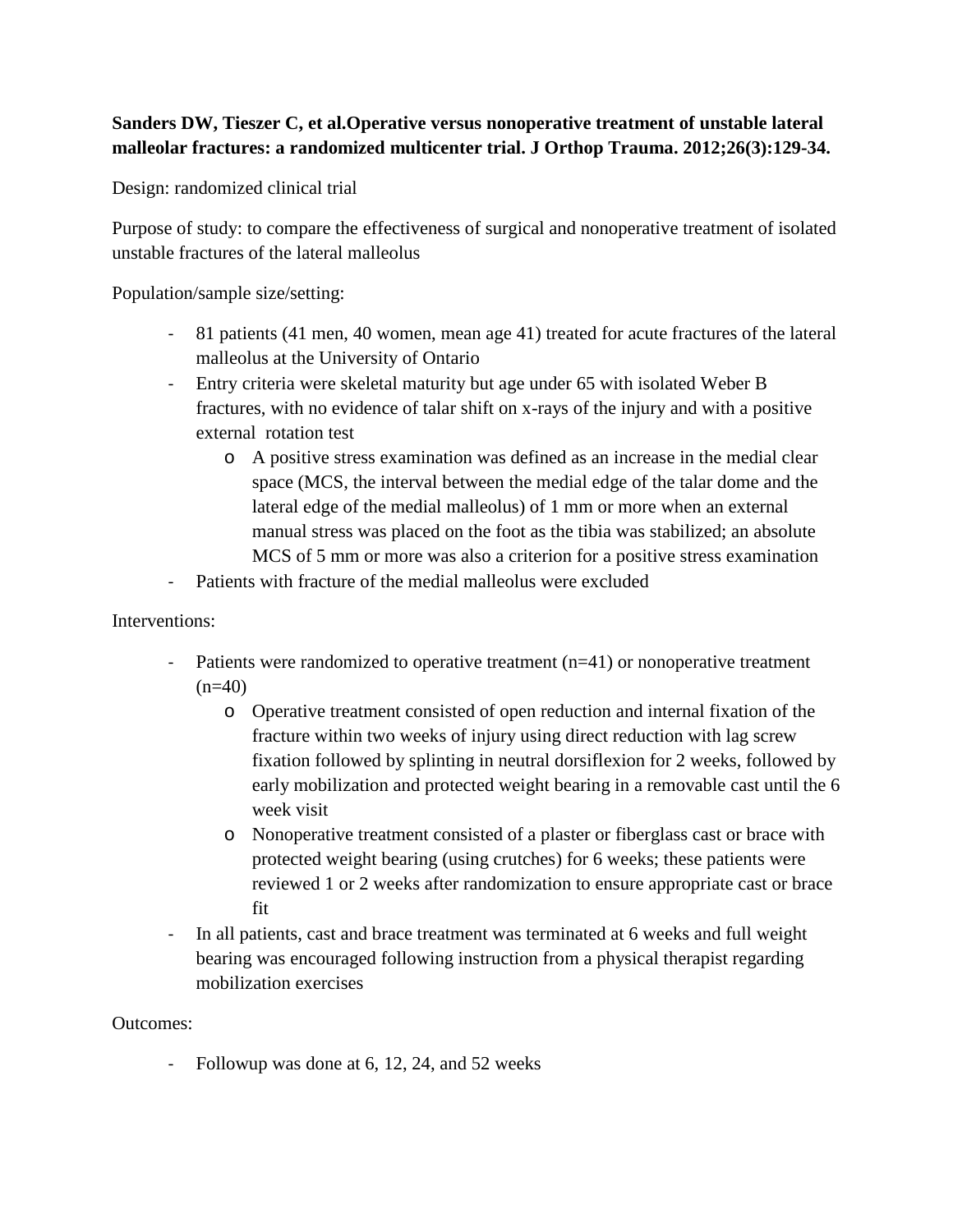- The principal outcome was the physical component score (PCS) of the SF-36 and the joint-specific Olerud-Molander assessment (OMA) of ankle function
- There was a difference in mean total SF-36 scores between men (59.78) and women (42.76) at baseline
- There was no statistically significant difference between operated and nonoperated groups at any of the followup time points for the PCS or OMA scores
- There were some radiographic differences between groups at followup
	- o At 12 weeks, delayed union was defined as lack of bridging callus on 3 of 4 cortices
	- o At 24 weeks, nonunion was defined as lack of cortical bridging or a visible fracture line
	- o 8 patients in the non-operated group, compared to none in the operated group, met the definition of delayed union or nonunion
	- o All patients eventually achieved union within 12 months of fracture
	- o Radiographic misalignment, manifested as a MCS of 5 mm or more, was seen in 8 non-operated patients but in only 1 operated patient
		- **1** patient with misalignment crossed over from non-operated treatment to surgery 2 weeks after enrollment; the others did not require surgery
		- The operated patient with misalignment had a second operation 7 months after surgery
- Infection was recorded in 6 operated patients, 1 requiring irrigation and debridement and delayed removal of hardware; 3 patients were treated with antibiotics for possible cellulitis
- 5 patients in the operated group required removal of hardware and 2 additional patients had broken screws not requiring removal

Authors' conclusions:

- In this study, 81 patients with isolated fibular fractures and positive stress examinations had comparable functional outcomes whether treated operatively or nonoperatively
- The differences in radiographic alignment and rates of achievement of fracture union are of uncertain functional significance, but could be of concern in nonoperated patients
- Even though the misalignment was slight, the risk of development of arthritis is unknown
- Older and less active patients can be treated safely with immobilization, and in younger patients, the observed risk of misalignment supports a consideration of operative treatment

Comments :